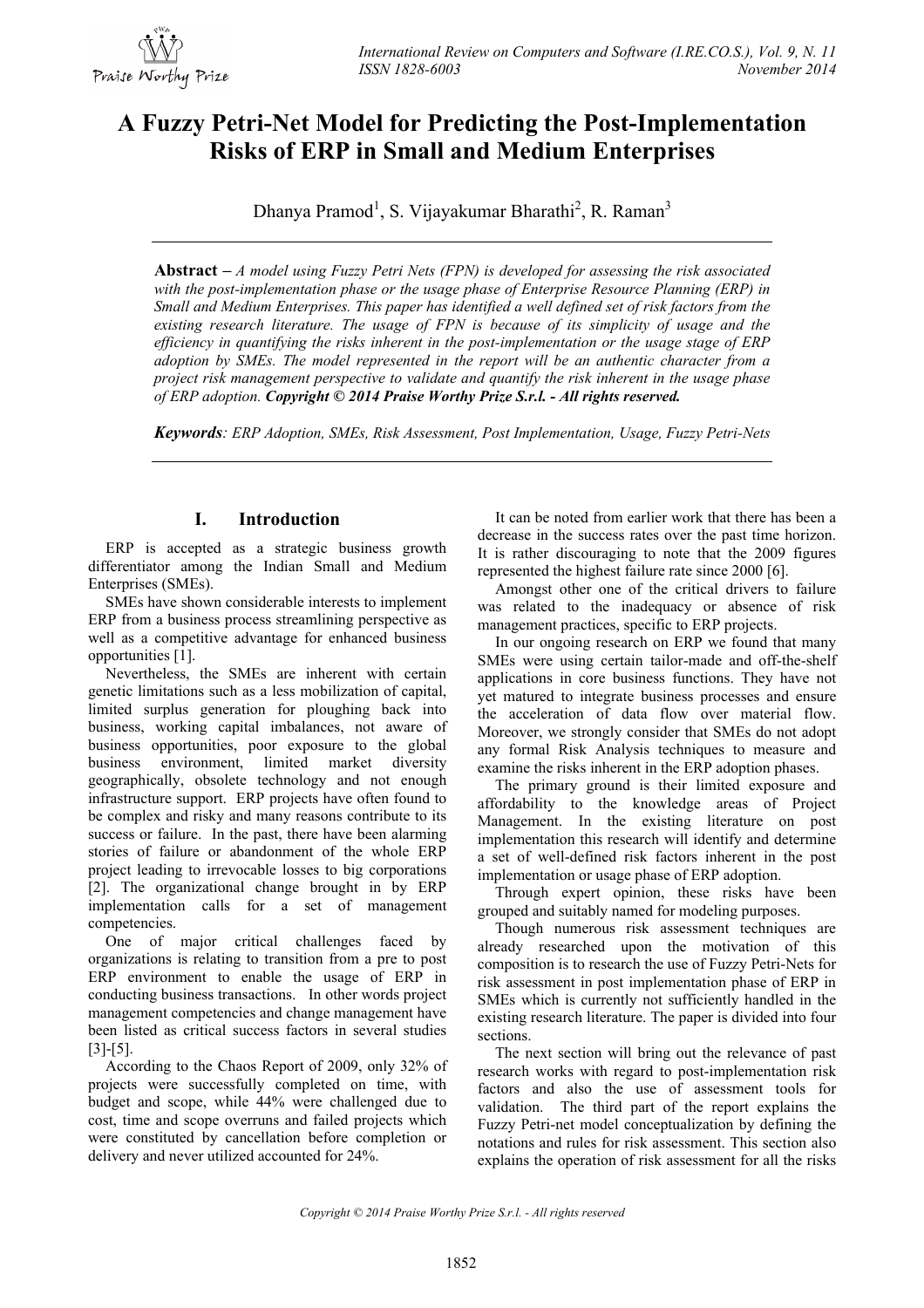and tabulates the findings, namely, value of risks and risk contribution verdict. The fourth and terminal section is about conclusion and highlighting the scope of future work in this respect.

## **II. Related Work**

According to a study, structural and organizational reasons significantly contributed to the non-adoption of ERP in SMEs [7]. It was found in SMEs, the personal and business reasons dominated the decision process for using ERP rather than scientific process and integration requirements. A set of 30 CSFs were identified out a comprehensive collection analysis of the earlier literature on ERP projects.

These CSFs were then ranked and prioritized using Analytical Hierarchy Process. It was found that the top ten factors, amongst others was periodical and timely communication about changes, updates and expectations with the users of an ERP system can improve the user confidence in the organization. Some of the other factors which were place reasonable higher in the ranking were periodical feedback on user satisfaction, and gap analysis in the training cycle [8].

The usage of ERP was explained by developing an integrative model which featured two aspects namely technical and organizational. The technological aspect defined the relevance and significance of project management and system configuration and the organizational aspects explained the role and involvement of leadership and organizational fit. The post-implementation success or ERP usage justification was significantly dependent upon these two aspects [9].

ERP system acceptance in the organization is predominantly impacted by the systems and service quality, individual and team impacts.

Interestingly, information quality did not chip in to the post implementation success of ERP [10]. The success in ERP implementation and gaining performance improvements should be validated as separate dependent variables. The reasoning was while the former is based on the outcomes of project delivery, the latter evaluates the post ERP environment which is driven by the usage and percolation of ERP into the functional routine of the organization [11].

The ERP benefits were widely perceived from a technology platform perspective and needed a robust control mechanism for managing the usage. The focus of this work was the usage of ERP which demands changes to the existing work related exercises and new, improved reporting environments in the organization. The percolation of ERP into the business processes was inversely proportional to the requirements and challenges of management control. The imbalance between percolation of ERP and management control lead to the inadequate usage of the ERP system. One of the major cause to the defeat of ERP implementation is the fact that ERP implementation is perceived only as a financial accounting based control [12].

The uncertainty created due to enterprises systems in production planning and scheduling was studied and termed as ERP-controlled fabrication. It is really important to identify the uncertainties that ERP can bring into the core productive working environment. In other words, users should be able to smoothly and confidently transition from a pre to the post ERP environment to handle the uncertainties of working with ERP [13].

Training needs, best practices selection and adoption, compatibility, efficiency and competitive pressures were listed as antecedents for the usage of ERP in organizations. The usage of ERP was also related to enhanced decision making because ERP can be extended to data analytics and business intelligence. The cross country analysis of ERP implemented firms in Portugal the usage of ERP was constrained by the complexity of ERP features, while in contrast the same complexities were found to be facilitating the ERP usage amongst Spanish firms [14]. The compatibility factor was also found critical for ERP usage amongst Portuguese firms.

A study analyzed the choice to retain or return the external expertise for subject matter in a post ERP implementation scenario in organizations. The study defined two models namely distributed or hybrid model and centralized functional-support structure.

The former model related to returning the SMEs while the latter related to holding them. From a small and medium enterprise perspective, it would be a wise choice to retain the services of process owners who were part of the ERP implementation to transfer knowledge from time to time [15]. The study recommended retention for sustaining the fast and steady usage of ERP throughout the organization. The determinants for usage of ERP was examined which were the attitude to use, performance expectancy, and self-efficacy and effort expectancy were significantly impacting the behavioral intention towards ERP usage. ERP usage effectiveness is dependent on behavioral intentions and facilitating conditions for such usage  $[16]$ .

Past research works have indicated failures of ERP which reinforces need of a very deliberate and well laid out strategy to choose, specify and assess factors that drive success in ERP adoption by SMEs. Studies found that 75% of the project failed, time and cost overruns resulted in many ERP abandoned at different stages of its life cycle [17], [18]. Further, studies found that 25% of ERP projects had cost overruns, 20% could not be continued and 40% failed to accomplish the desired business objectives [19] [20]. A case based experience of SMEs on the various risks associated with ERP Projects was presented and proposed a project risk and characteristics analysis to realize the potential risks during ERP implementation [21]. A case study based approach was used to identify and evaluate the alignment of business expectations and ERP functionalities [22].

We found from related works, that several methods were adopted for assessing the ERP adoption risks. However, in comparison very few studies contained the use of Petri-net more specifically the use Fuzzy Petri-Net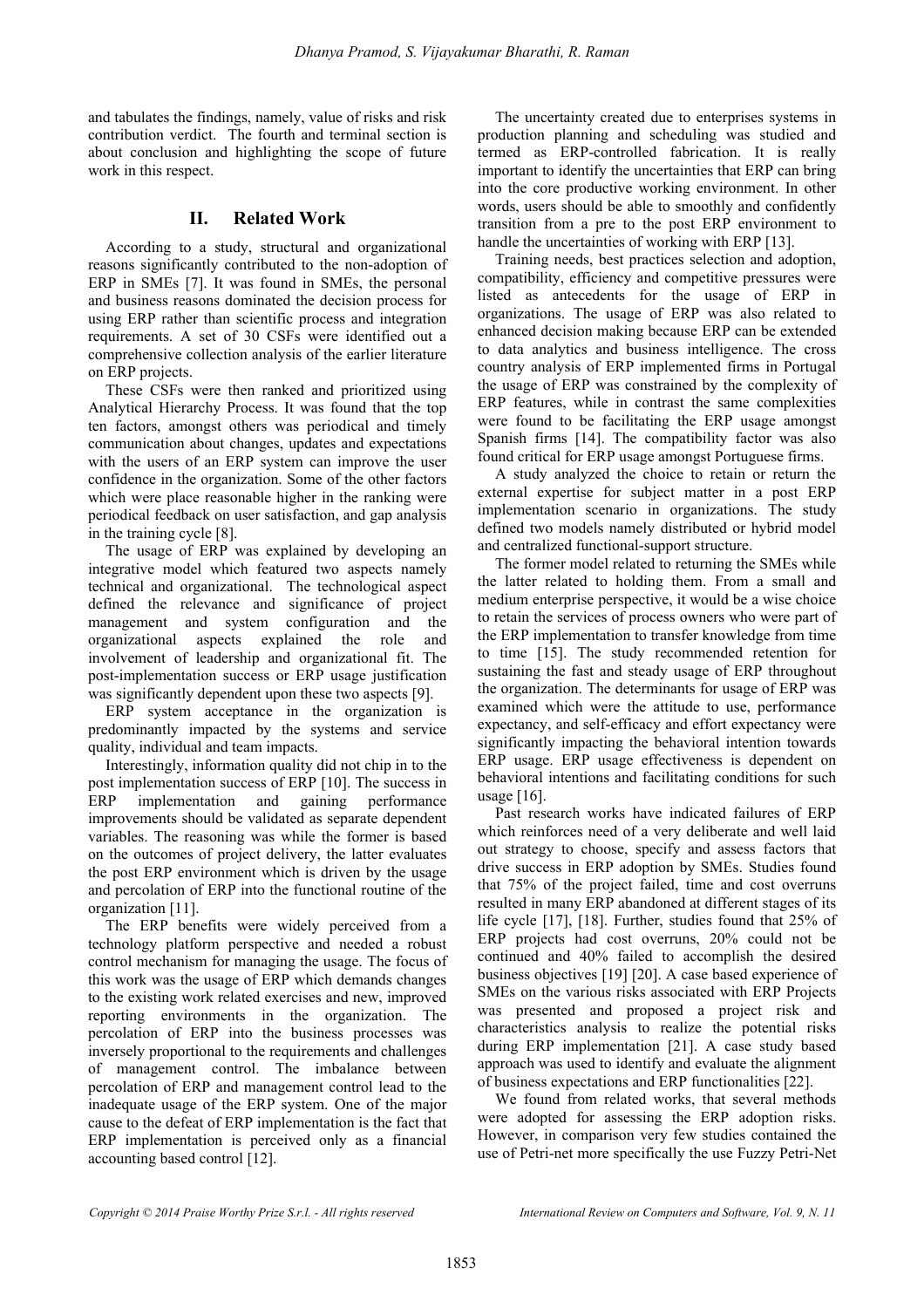(FPN) for predicting risk perceptions. A study identified and defined the risks embedded within the different ERP adoption lifecycle stages viz., planning, acquisition and implementation, and developed a conceptual model using Fuzzy Petri-Net for quantifying and measuring the risks [2] [23] [24].

Further, certain risk factors were named in the product and vendor selection during ERP acquisition and a Fuzzy Petri net based conceptual model [1] was explained for risk judgment and measurement. Fuzzy theories are used to enhance the certainty and clarity during quantitative data analysis. An Iranian company manufacturing refrigerators used Fuzzy Analytical Hierarchy Process (FAHP) for the evaluation and prioritization of ERP Critical Success Factors (CSFs) [25].

The Fuzzy Analytic Network Process (FANP) framework was used to evaluate the current state of organizational readiness for ERP system implementation.

The framework identified three parts, namely "project management readiness", "organizational readiness" and "change management readiness" as readiness components of ERP. A framework containing five primary categories of critical success factors were chosen to examine the ERP success. These categories related to vision and goals of the project, support systems and processes, culture, social element of organization and human factors [26]. For managing the project risk during the software design phase a study used the technique of fuzzy multiple regression analysis. The study brought out the significant of risk management during the software development life cycle [27] It is critical for organizations to meticulously evaluate the uncertainties in order to capitalize the upside benefits and minimize the downside losses.

It is understood that ERP decisions have a long term implications to organizations and ERP investment becomes sunk costs if not planned carefully. To accomplish the quantitative and qualitative objectives of selecting the enterprise software it was proposed to develop a decision support system that integrates the organisational givens [28]. The integrated system solved the ERP selection challenge by providing an objective hierarchy structure of suitability both functional and nonfunctional.

## **III. The Fuzzy Petri-Net Model for Assessing Risk**

Fuzzy Petri nets (FPN) are proper non-deterministic and convenient means of knowledge representation and reasoning and it is represented by fuzzy production rules.

The two types of nodes namely places and transitions are denoted by circle and bar respectively. Each place may or may not contain token associated with a truth value between 0 and 1.

The transition has a certainty factor associated between 0 and 1 and directed arcs connect places to transition.

FPN has widespread application to describe and analyse parallel and concurrent behaviour of many physical and social systems.

A host of control problems have used FPN to model various issues which includes control of CNC-milling machines [29], control of nuclear instrumentation for safety [30], autonomous vehicle control [31] [32], railway traffic control, control of excavation robot [31] etc. The relevant research work in the area of risk management in ERP Projects includes Characteristics Analysis Method (CAM) [20], literature review study of risk management practices [34], Delphi Technique and Analytical Hierarchy Process [35]. An application for risk management for modeling, optimal adaptation and implementation of an ERP system was proposed [36] [37]. However, there is no considerable contribution to the existing research knowledge on risk management using Fuzzy Petri nets.

In the recent past we have attempted to use FPN for modeling the risk prediction in ERP implementation projects and found that FPN provides an effective and easy means of representing and quantifying risks appropriately in the different phases of ERP adoption for SMEs. We believe that this area need more research exploration in order to strengthen the quantitative analysis of risk management using Fuzzy Petri nets which motivates us to research in this area.

For the proposed fuzzy Petri Net model the following definitions have been derived. Fuzzy Petri Net is a rulebased system that is represented by means of fuzzy production rules. It comprises of two kinds of nodes; places and transitions wherein place is denoted by circle and transition is denoted by bar. Each place need not necessarily hold a token which is associated with a truth value ranging between the values of 0 and 1.

A certainty factor associated between 0 and 1 represent the transition and the places to transition are linked by means of directed arcs.

### *Definition and symbols*

A fuzzy Petri net structure can be defined as an 8 tuple:

$$
FPN=(P,T,D,I,O,f,\alpha,\beta)
$$

where:

 $P = \{p1, p2, \ldots pn\}$  is a finite set of places

 $T=\{t1,t2,\ldots,tm\}$  is a finite set of transitions

 $D = \{d1, d2, \ldots, dn\}$  is a finite set of propositions

 $P \cap T \cap D = \Phi$ ,  $|P| = |D|$ ,

I: T $\rightarrow$ P $\infty$  is the input function, a mapping from transitions to bags of places,

O: T $\rightarrow$ P $\infty$  is the output function, a mapping from transitions to bags of places,

F: T $\rightarrow$ [0,1] is an association function, a mapping from transitions to real values between 0 and 1

α: P→[0,1]is an association function, a mapping from places to real values between 0 and 1

β: P→D is an association function, a objective mapping from places to propositions.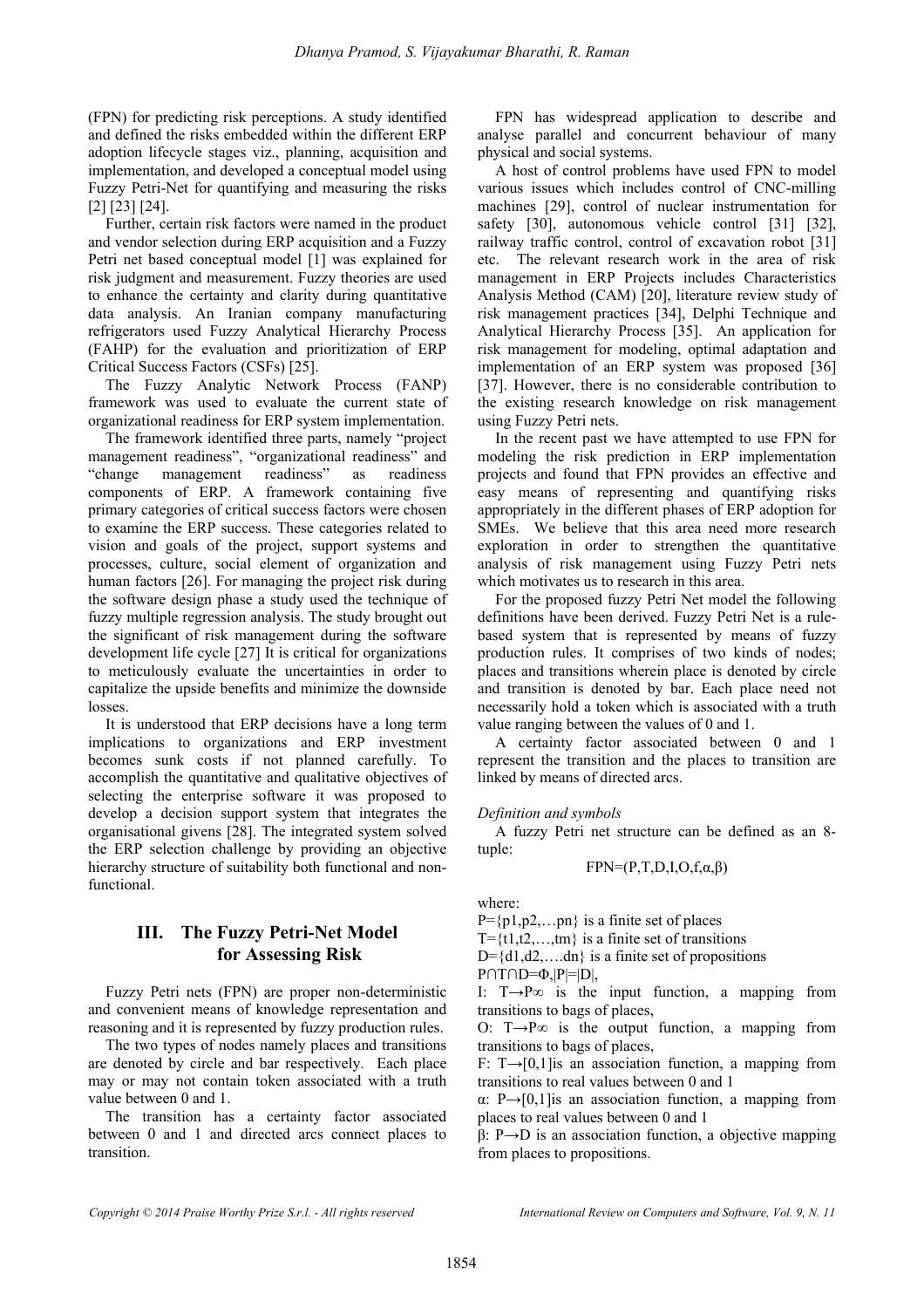Fuzzy Production Rule: The fuzzy relationship between two propositions is described through the Fuzzy Production Rule.



Fig. 1(a). Fuzzy Production Rule



Fig. 1(b). Minimum Value Rule

If  $d_{j1}$  or  $d_{j2}$ ,  $d_{jn}$  then  $d_k$  (C.F =  $\mu_l$ ). Fig. 1(a) depicts the fuzzy Petri Net rule type and Fig. 1(b) denotes the fuzzy reasoning process of this type of rule.

If  $d_{i1}$  and  $d_{i2}$  …..  $d_{in}$  then  $d_k$  (C.F =  $\mu$ <sub>I</sub>). Fig. 2(a) depicts the fuzzy Petri Net rule type and Fig. 2(b) denotes the fuzzy reasoning process of this type of rule [2] [22] [23] [38] [39] [40].



 $yk = min(y_{j1} * \mu_{I, y_{j2}} * \mu_{I, \dots, y_{jn}}) * \mu_{I}$ 

t i

yjn

Fig. 2(b). Maximum Value Rule

Planning, acquisition, implementation, usage and percolation and extension were identified as the five distinct phases for ERP adoption in SMEs [41].

The scope of this paper is limited to the fourth phase of ERP adoption. In other words factors contributing to risk in only the post-implementation stage or usage phase of ERP in SMEs have been considered in the risk assessment model using fuzzy Petri-nets.

In this phase eighteen risk factors were placed and grouped into six risk headings which are given in the Table I below. The fuzzy Petri Net based model is explained below.

At place  $P_0$  d<sub>0</sub> is the risk of failure in the Usage Phase of ERP Adoption. At place  $P_i$  (i = 1, 2....,6). D<sub>i</sub> represents Risks identified that are associated with the Usage Phase. The risk of failure in usage will be measured with the help of these risks.

At place  $p_{ii}$  ( $i = 1, 2, \ldots, 6$ ), ( $j = 1, 2, \ldots, n$ ),  $d_{ii}$  denotes the risk factor and the number of risk factors identified to explain the risks is denoted by n.

At place  $p_{ijk}$  (i = 1, 2…,6), (j = 1, 2…..n) (k = 1, 2....m) where  $d_{ijk}$  represents the responses (choices) for a risk factor viz., *strongly agree(SA), agree (A), disagree (D) and strongly disagree (SD)* and m represents the number of choices (here 4 choices) for recording the response to a risk factor. In this paper we propose the underlying rules for deciding whether a factor will or will not contribute to risk. *SA* and *A* are understood as negative so they will contribute/lead to risk while *D* and *SD* are defined as positive because they are not contributors/drivers to risk.

 $D_{ijk}$  (i = 1, 2……,6), (j = 1, 2……n) (k = 1, 2……m) where d constitutes the responses percentage (Ratio of number of responses to an choice to the total responses recorded for all the choices). If the percentage of responses are equally distributed to all the four choices namely SA, A, D & SD or if the sum of response proportion of negative and positive choices are equal  $(SA+A) = (D+SD)$  then that factor's incidence to risk is neutral. If for a risk factor, the proportion of responses in SA and A are greater than  $D \& S D$ , then that factor will be a risk contributor and vice versa.

 $\mu_i$  (i = 1, 2.....9) represents the certainty factor,  $\mu_i \in$ [0, 1] that is the strength of the belief in the rule.

 $T_1$  (i = 1, 2.....9) represents the transition from input place to output place.

 $\mu_{ii}$  (i = 1, 2….,9), (j = 1, 2…..n) where  $\mu$  represents the certainty factor of the responses to fire a risk factor. In this study, for the purpose of demonstration we have fixed the certainty value at 9 (as a proportion 0.9). This based on the belief on the high level of awareness to the concept and context of ERP adoption by the respondents [42], [43], [44].

In the usage phase of ERP adoption  $(U_0)$ , the risk called *ineffective communication with users (U1)* is embeds two risk factors, namely *the absence of a formal and periodical feedback mechanisms (d11)* and *changes if any are not communicated*  $(d_{12})$ *[20]* [45]-[49].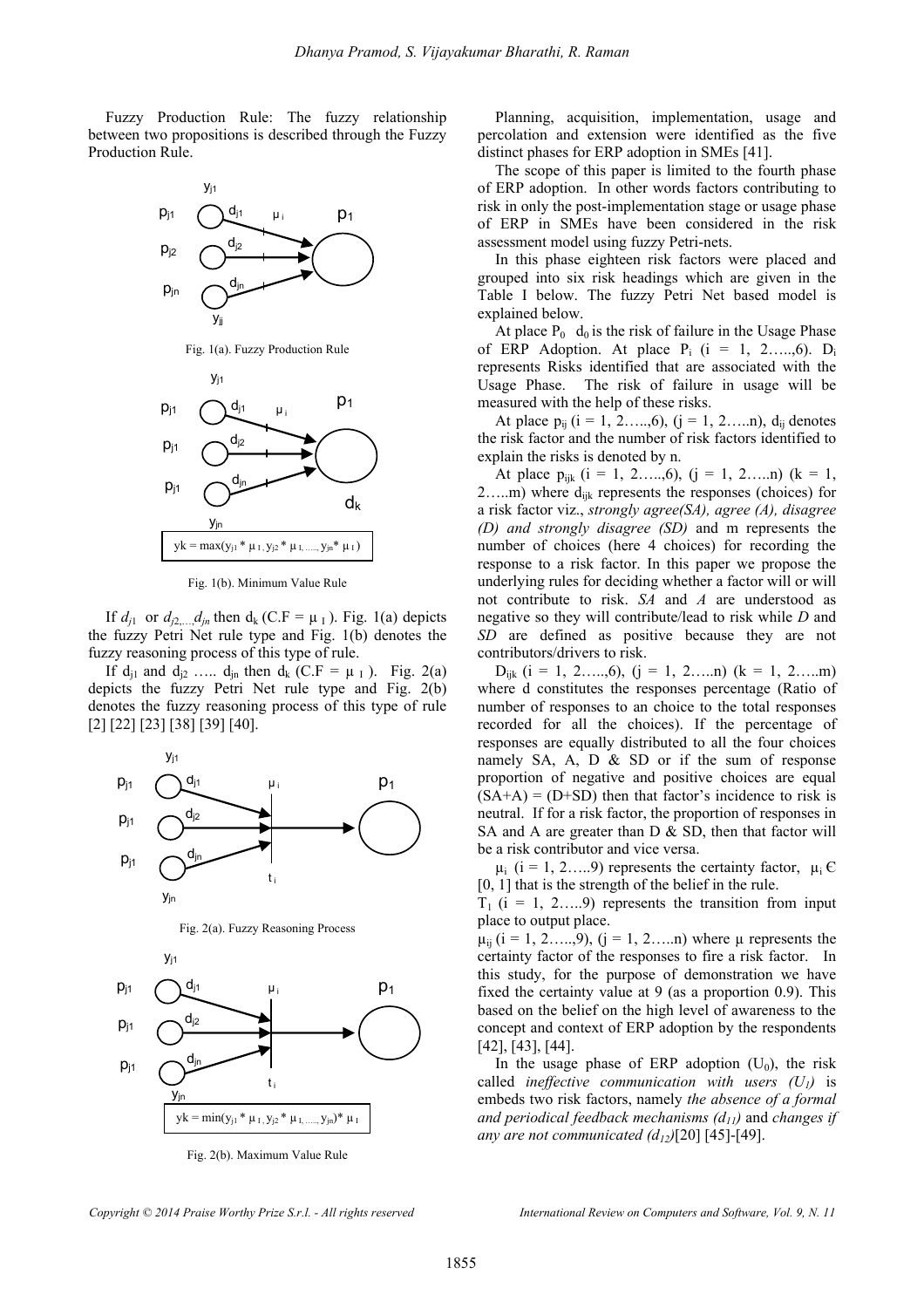| <b>TABLE I</b>                                |  |  |  |  |  |  |
|-----------------------------------------------|--|--|--|--|--|--|
| <b>RISK AND RISK FACTORS FOR USAGE OF ERP</b> |  |  |  |  |  |  |
|                                               |  |  |  |  |  |  |

| S. No. | Risk                                          | Symbol | <b>Risk Factors</b>                                               | Symbol          |
|--------|-----------------------------------------------|--------|-------------------------------------------------------------------|-----------------|
|        | Ineffective communications with users         | $U_1$  | Absence of a formal and periodical feedback mechanism             | $u_{11}$        |
|        |                                               |        | Changes, if any are not communicated                              | $u_{12}$        |
| 2      | Failure to justify ERP in business operations | $U_2$  | Less usage of ERP functionalities                                 | $u_{21}$        |
|        |                                               |        | No periodical review of ERP usage                                 | $u_{22}$        |
| 3      | User resistance                               | $U_3$  | No formal process for user-comfort review                         | $u_{31}$        |
|        |                                               |        | Using shortcuts outside the ERP system to complete tasks          | $u_{32}$        |
|        |                                               |        | Insufficient training                                             | U <sub>33</sub> |
|        |                                               |        | Fear of losing efficiency                                         | $u_{34}$        |
| 4      | Lack of top management motivation             | $U_4$  | No user encouragement                                             | $u_{41}$        |
|        |                                               |        | Lack of trust in others                                           | $u_{42}$        |
|        |                                               |        | Lack of patience in users                                         | $u_{43}$        |
|        |                                               |        | Lack of users' confidence                                         | $u_{44}$        |
| 5      | Exploiting the ERP System                     | $U_5$  | No ERP usage policy in place                                      | $u_{51}$        |
|        |                                               |        | Lack of clarity of authorization and access control rights        | $u_{52}$        |
|        |                                               |        | Poor information security practices                               | $u_{53}$        |
| 6      | Unethical usage practices                     | $U_6$  | Unauthorized use of legacy and out-dated systems                  | $U_{61}$        |
|        |                                               |        | Shortcut practices in the excuse of less time and expertise       | $u_{62}$        |
|        |                                               |        | Faulty, inadequate or duplicated reporting of transactional data. | $u_{63}$        |



Fig. 3. FPN based Risk Assessment Model

The risk predicting values range from strongly agrees to strongly disagree  $(d_{111}, \ldots, d_{114})$ . Let us assume that the proportion of strongly agree responses is 30% then the value of  $d_{111}$  is 0.3, 40% of respondents agree, the value of  $d_{112}$  is 0.4, 20% of the respondents disagree, then the value of  $d_{113}$  is 0.20 and the remaining 10% of the respondents strongly disagree, the value of  $d_{114}$  is 0.10.

The notation  $\mu$  represents the responses' strength or truth value, and it is based on the dependability of the responses. In other words, the degree of dependability of responses is directly proportional to the value of  $\mu$  and vice versa. Here  $\mu_{11}$  is takes the value of 0.9. Then the value  $y_{11}$  is a maximum of (0.3\*0.9), (0.4\*0.9), (0.2\*0.9),  $(0.10*0.9)$  which is 0.36. The response option Agree (A) is contributing to this value of 0.36. Based on the rule stated earlier SA and A denotes negativity. So the risk factor absence of a formal and periodical feedback mechanism  $(d_{11})$  will contribute to the risk  $(U_1)$ .

In the same way we derive the values of the other risk factor based on the share of responses. Then the greater of the values of responses-proportion multiplied by  $\mu_{11}$ will determine whether a risk factor would *contribute* or not contribute to the risk  $(U_1)$ .

The second risk, *failure to justify ERP in business operations (U2)* contains two risk factors, namely *less usage of ERP functionalities (d21)* and *no periodical review of ERP usage (d22)* [20] [46] [50] [51] [52] [53].

We can predict the value of risk factors based on the responses that range from strongly agree to strongly disagree  $(d_{121} \ldots, d_{124})$ . Suppose the composition of responses denotes that, in  $d_{21}$  20% agree, then the value of  $d_{121}$  is 0.2 and 80% of the respondents strongly disagreeing then the value of  $d_{124}$  is 0.8. If  $\mu_{21}$  is assigned a value of 0.9 then value  $y_{21}$  is the greater of (0.2\*9) and (0.8\*0.9) which is 0.72. Option SD contributes to this value and since SD is a positive indicator less usage of ERP functionalities  $(d_{22})$  will not lead to risk  $(U_2)$ . The value of other risk factor  $d_{22}$  can also be arrived from the response proportions based on the same rule. Then the maximum of the proportion-of-response values multiplied by  $\mu_{11}$  value will determine whether  $d_{22}$  will *contribute* or will not *contribute* to the risk.

There are four risk factors embedded in the risk *User resistance (U3),* namely *no formal process for reviewing user-comfort (d31), using shortcuts outside the ERP system to complete tasks (d32), insufficient training (d33)*  and *fear of losing efficiency (d34)* [54] [55] [56] [57] [58] [59]. The values of the risk factors are derived from the responses strongly agree to strongly disagree  $(d_{131}...)$  $d_{134}$ ). If 30% of respondents strongly agree for  $d_{31}$  the value of  $d_{131}$  is 0.3, 60% of them agree, then value of  $d_{132}$ is 0.60 and 5% of them strongly disagree the value of  $d_{133}$ is 0.05.

With the certainty value of  $\mu_{31}$  value fixed at 0.9, the value of  $y_{31}$  will be the maximum of (0.3\*0.9), (0.6\*0.9) and (0.1\*0.9) that is 0.54. The option agree has the highest value and hence the risk factor no formal process for reviewing user-comfort  $(d_{31})$  will lead to the risk of  $(U_3)$ . In the same manner the maximum value of  $y_{32}$  and  $y_{33}$  of other two risk factors  $d_{32}$  and  $d_{33}$  is calculated. The positive or negative perspectives to decide on the prevalence or the non prevalence of risk  $(U_3)$  will depend upon the product of proportion-of-responses value and  $\mu_{31}$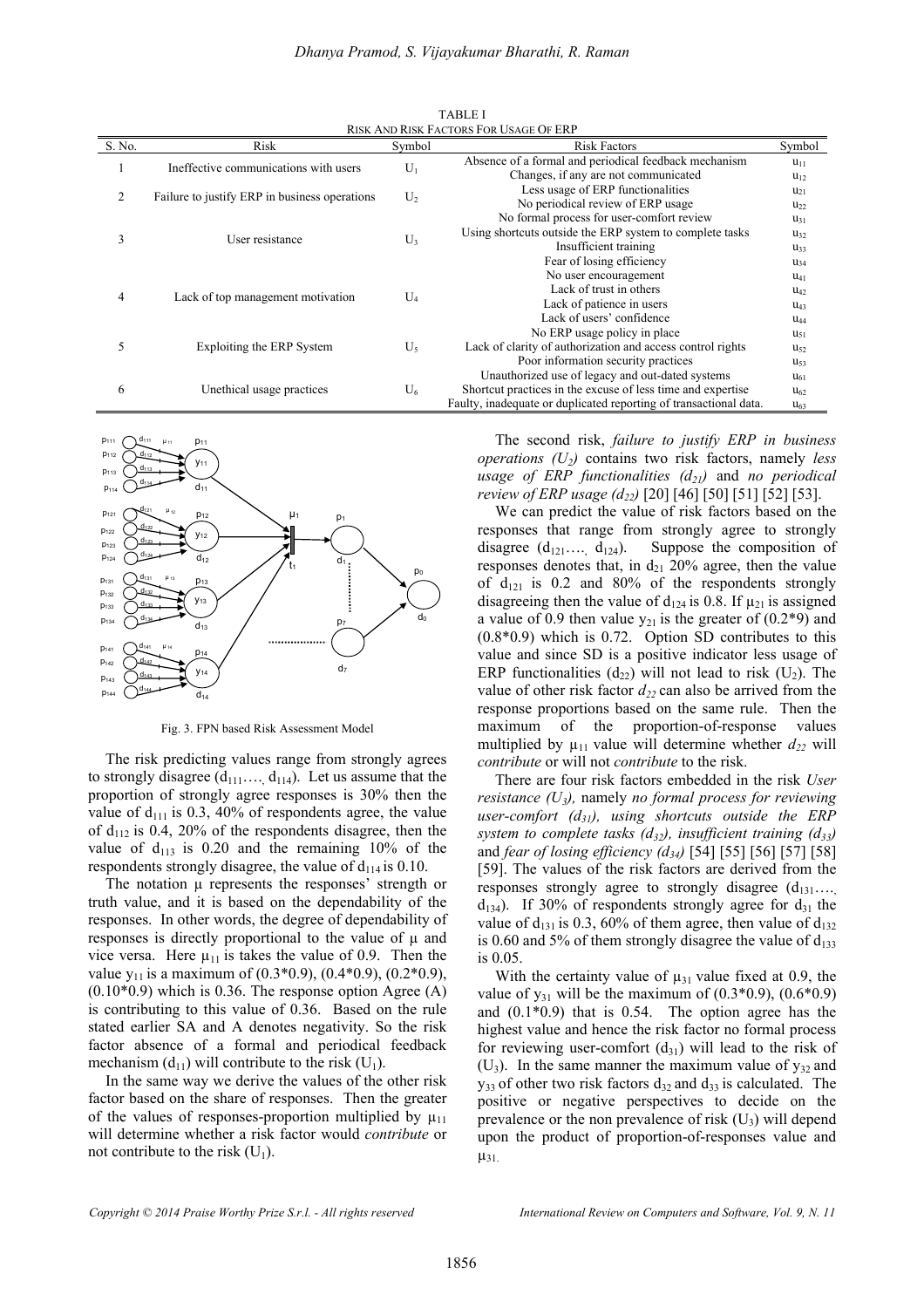A set of four risk factors namely four risk factors, namely *no user encouragement*  $(d_{41})$ *, lack of trust in others*  $(d_{42})$ *, lack of patience in users*  $(d_{43})$ *, lack of users' confidence* (*d*<sub>44</sub>) [52] [60] [61] [62] [63] is defined under the risk (*U*4) *Lack of top management motivation.*

The values of the risk factors are defined based on the responses ranging from strongly agree to strongly disagree  $(d_{141} \ldots, d_{144})$ . Let us take  $d_{42}$  for which the responses are equally distributed between agreeing (A) and disagree (DA), that is 50% in each of these two options, then  $d_{42}$  will not be considered for determination of risk.

Similarly, values of the other three risk factors can be calculated on the basis of response proportion. The  $\mu_{41,43}$  $\⊂>44$  values will remain at 0.9 and the value of  $y_{41, 43, 44}$ will be the product of responses share and  $\mu$ . The contribution to risk by these factors will depend on the negative or positive attribute as defined earlier*.*

*Exploiting the ERP System*  $(U_5)$  is comprised of three risk factors namely *no ERP* usage policy in place  $(d_{51})$ , *lack of clarity of authorization and access control rights*   $(d_{52})$  and *poor information security practices*  $(d_{53})$  [64] [65] [66]. The risk-factors values are derived from the proportion of responses ranging from strongly agree to strongly disagree  $(d_{151} \ldots, d_{154})$ . In case of  $d_{51}$  if 40% of the respondents strongly agree its value is 0.6 while 40% agree the value is 0.4. The value of  $\mu_{51}$  being 0.9 the value of  $y_{51}$  will be the maximum of  $(0.6*0.9)$  and  $(0.4*0.9)$  which is 0.54. In this outcome since 0.54 is resulted from a negative attribute of response that is strongly agree. Hence we state that  $d_{51}$  will contribute towards the risk  $(U_5)$ .

For risk factor  $(d_{52})$  10% of the respondents strongly agree, 20% of the respondents agree, 60% of the respondents disagree and 10% of respondents strongly disagree then their values would be 0.1, 0.2, 0.6 & 0.1 respectively.  $\mu_{52}$  being 0.9, the value of  $y_{52}$  will be the maximum of  $(0.1*0.9)$ ,  $(0.2*0.9)$ ,  $(0.6*0.9)$  and  $(0.1*0.9)$ which is 0.54. In this case  $(d_{52})$  will not contribute to the risk  $(U_5)$  because the maximum value denotes disagree (DA) which is a positive attribute.

There are three risk factors that lead to the risk of *unethical usage practices*  $(U_6)$ . These factors are *unauthorized use of legacy and out-dated systems*  $(d_{61})$ *, shortcut practices in the excuse of less time and expertise*  (*d*62) and *faulty, inadequate or duplicated reporting of transactional data* (*d*<sub>63</sub>) [55] [58] [67] [68]. The responses that range from strongly agree to strongly disagree  $(d_{161}..., d_{163})$  defines the values of these three risk factors. In  $d_{61}$  if it is assumed that 30% of the respondents strongly agree while 70% agree, then their values would be 0.3 and 0.7 respectively. The  $\mu_{61}$  being 0.9 the value of  $y_{61}$  is the greater of  $(0.3*0.9)$  and  $(0.7*0.9)$  which is 0.63. In this risk factor, 100% of the responses are distributed between the two negative attributes of strongly agree and agree. Hence  $d_{61}$  *will* contribute to the risk  $(P_6)$  irrespective of the proportion of the responses. Similarly, the value of other two risks factor  $d_{62}$  and  $d_{63}$  will be calculated on the basis of

response proportion. The value of  $y_{62}$  and  $y_{63}$  will be the maximum of the product of proportion-of-responses and  $\mu_{62-63}$  of 0.9 of these risk factors. Whether  $d_{62}$  and  $d_{63}$  will contribute to or not, contribute to the risk  $(P_6)$  will depend upon the negative or positive attribute as defined earlier.

Table II below presents the assessed value of all the 18 risk factors comprised in the 6 risks identified in the usage phase.

| <b>TABLE II</b><br><b>ASSESSED VALUES OF RISK FACTORS</b> |                |                    |                              |             |  |  |  |  |
|-----------------------------------------------------------|----------------|--------------------|------------------------------|-------------|--|--|--|--|
| S. No.                                                    | Risk<br>Symbol | <b>Risk Factor</b> | <b>Risk Factor</b><br>Values | $+/-$<br>** |  |  |  |  |
| 1                                                         | $U_1$          | $u_{11}$           | <b>y</b> <sub>11</sub>       |             |  |  |  |  |
|                                                           |                | $u_{12}$           | $y_{12}$                     |             |  |  |  |  |
|                                                           |                | $u_{13}$           | $y_{13}$                     |             |  |  |  |  |
|                                                           |                | $u_{14}$           | $y_{14}$                     |             |  |  |  |  |
| $\overline{2}$                                            | $U_2$          | $u_{21}$           | $y_{21}$                     |             |  |  |  |  |
|                                                           |                | $u_{22}$           | <b>y</b> <sub>22</sub>       |             |  |  |  |  |
| 3                                                         | $U_3$          | $u_{31}$           | <b>Y</b> <sub>31</sub>       |             |  |  |  |  |
|                                                           |                | $u_{32}$           | <b>y</b> 32                  |             |  |  |  |  |
|                                                           |                | $u_{33}$           | <b>Y</b> 33                  |             |  |  |  |  |
| $\overline{4}$                                            | $U_4$          | $\mathrm{u}_{41}$  | <b>Y</b> 41                  |             |  |  |  |  |
|                                                           |                | $u_{42}$           | <b>y</b> <sub>42</sub>       |             |  |  |  |  |
| 5                                                         | $U_5$          | $u_{51}$           | <b>y</b> <sub>51</sub>       |             |  |  |  |  |
|                                                           |                | $u_{52}$           | <b>y</b> <sub>52</sub>       |             |  |  |  |  |
| 6                                                         | $U_6$          | $u_{61}$           | <b>y</b> <sub>61</sub>       |             |  |  |  |  |
|                                                           |                | $u_{62}$           | <b>y</b> <sub>62</sub>       |             |  |  |  |  |
| $\overline{7}$                                            | $U_7$          | $u_{71}$           | <b>Y</b> <sub>71</sub>       |             |  |  |  |  |
|                                                           |                | $u_{72}$           | y <sub>72</sub>              |             |  |  |  |  |
|                                                           |                | $u_{73}$           | <b>y</b> <sub>73</sub>       |             |  |  |  |  |

\*The responses are evenly spread across the given response-options

\*\* Negative sign implies that the sum of SA and/or A is greater than SD and/or D and hence will contribute towards risk. The positive sign denotes non-contribution if the sum of SD and/or D is greater than SA and/or A. For risk measurement, only the Y values with negative perspectives are considered [2] [23] [24].

The contributors to the risk will be based only on the values derived from the options Strongly Agree and Agree which are negative perspectives of responses. We state that these values are the identified risk contributors in the post-implementation or usage stage of ERP Adoption.

The lower the values lower will be the risk perceived and vice versa. To bring about a better clarity of the reality during the field survey, the different contexts are described to illustrate the combination of responses amongst the four choices namely SA, A, SD and D in the above analysis [2] [23] [24].

## **IV. Conclusion and Scope for Future Work**

By proposing a fuzzy Petri Net based conceptual model, we have explained the risk prediction for ERP failure in the post-implementation or usage phase in the Small and Medium Enterprises. The application of this model in reality will be conducted on data collected from the proposed field survey.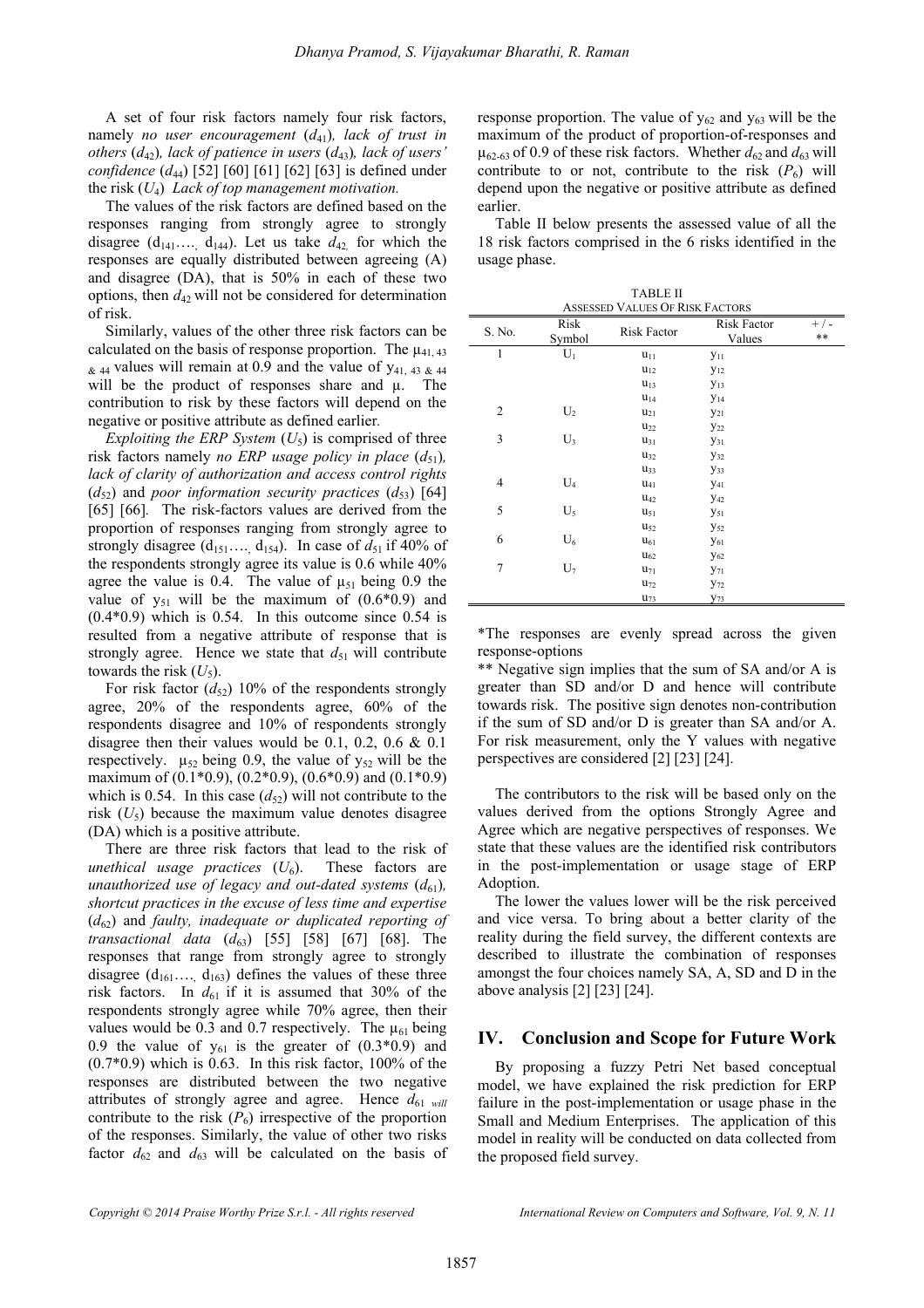Currently this risk prediction model is being extended to all the other four phases of ERP adoption so as to arrive at an end-to-end risk evaluation and measurement model throughout the ERP adoption life cycle in the SMEs. Furthermore, work is in progress in the testing of the model in software tool specially developed by the authors using the synergies of spreadsheet modeling with Visual Basic for Applications (VBA). This tool embeds colour-coding features in red and green in order to highlight the degree of contributing or not contributing towards a particular risk in any of the phases of ERP adoption.

This tool after testing and going live will be a simple, easy to understand, yet robust instrument for SMEs to evaluate and measure the ERP risks.

#### **References**

- [1] S. Bharathi, S. Parikh, A comparative study on the conceptual and contextual perception about CSF for ERP adoption in the SMEs., *Journal of Arts, Science and Commerce,* Vol. 3, pp 38-46, 2012.
- [2] V. Bharathi, R. Raman, D. Pramod, A FPN Based Risk Assessment Model for ERP Implementation in Small and Medium Enterprises, *Middle-East Journal of Scientific Research,* Vol. 19, n 6, pp 747-759, 2014.
- [3] T. H. Davenport, Mission Critical: Realizing the Promise of Enterprise Systems, *Harvard Business School Press,* Boston, MA, 2000.
- [4] P. Mandal, A. Gunasekaran, Issues in implementing ERP: a case study, *European Journal of Operational Research*, Vol. 146, pp. 274-283, 2003.
- [5] J. Motwani, D. Mirchandani, M. Mandal, A. Gunasekaran, Successful implementation of ERP projects: evidence from two case studies, *International Journal of Production Economics, special issue, Information technology/information systems in 21st century manufacturing,* Vol. 75, pp. 83-96, 2002.
- [6] Standish Group. Chaos Summary 2009: The 10 Laws of CHAOS. On-line). Disponível: http://www. portal. state. pa. us/portal/server. pt/document/690719/chaos\_summary\_2009\_pdf,(29 de dezembro

de 2010). [7] G. Buonanno, P. Faverio, F. Pigni, A. Ravarini, D. Sciuto, M.

- Tagliavini, Factors affecting ERP system adoption: a comparative analysis between SMEs and large companies, *Journal of Enterprise Information Management,* Vol. 18, n. 4, pp 384-426, 2005.
- [8] V. Bharathi, O. Vaidya, S. Parikh, Prioritizing and ranking critical success factors for ERP adoption in SMEs. *AIMS International Journal of Management*, Vol. 6, n. 1, pp 23-40 2012.
- Y. Zhu, Y. Li, W. Wang, J. Chen, What leads to post implementation success of ERP? An empirical study of the Chinese retail industry, *International Journal of Information Management*, Vol. 30, n. 3, pp 265-276, 2010.
- [10] P. Ifinedo, B. Rapp, A. Ifinedo K. Sundberg, Relationships among ERP post-implementation success constructs: An analysis at the organizational level, *Computers in Human Behavior,* Vol. 26, n. 5, pp 1136-1148, 2010.
- [11] J. Ram, D. Corkindale, M. L. Wu, Implementation critical success factors (CSFs) for ERP: Do they contribute to implementation success and post-implementation performance? *International Journal of Production Economics,* Vol. 144, n. 1, pp 157-174, 2013.
- [12] H. Teittinen, J. Pellinen, M. Järvenpää, ERP in action— Challenges and benefits for management control in SME context, *International Journal of Accounting Information Systems*, Vol. 14, n. 4, pp 278-296, 2013.
- [13] S. C. Koh, S. M. Saad, Managing uncertainty in ERP-controlled manufacturing environments in SMEs, *International Journal of Production Economics,* Vol. 101, n.1, pp 109-127, 2006.
- [14] P. Ruivo, T. Oliveira, M. Neto, ERP use and value: Portuguese and Spanish SMEs. *Industrial Management & Data Systems*, Vol. 112, n. 7, pp 1008-1025, 2012.
- [15] K. P Gallagher, V. C. Gallagher, Organizing for postimplementation ERP: A contingency theory perspective, *Journal of Enterprise Information Management*, Vol. 25, n. 2, pp 170-185, 2012.
- [16] P. Alleyne, M. Lavine, Factors influencing accountants' behavioural intentions to use and actual usage of enterprise resource planning systems in a global development agency, *Journal of Financial Reporting and Accounting,* Vol. 11, n. 2, pp 179-200, 2013.
- [17] X. T. Thavapragasam, *Cultural influences on ERP implementation success,* Proceedings of the First Australian Undergraduate Students' Computing Conference (Page 93 Year 2003, Harvard Business School Press).
- [18] A. Parr, G. Shanks, A Model of ERP Project Implementation, *Journal of Information Technology*, Vol. 15, n. 4, pp 289-303, 2000.
- [19] N. Gibson, C. Holland, B. Light, A case study of a fast track SAP R/3 implementation at Guilbert, *Electronic Markets,* Vol. 9, n. 3, pp 190-193, 1999.
- [20] L. Fitz-Gerald, J. Carroll, *The role of governance in ERP system implementation,* Proceedings of the 14th Australasian conference on information systems (Year 2003).
- [21] P. Iskanius, Risk Management in ERP Project in the Context of SMEs, *Engineering Letters*, Vol. 17 n. 4, pp 266, 2009.
- [22] Bengoud, K., Benmoussa, R., Saib, S., Abd, A., An approach for the identification of misalignment in ERP implementation, (2014) *International Review on Computers and Software (IRECOS),* 9 (6), pp. 906-919.
- [23] V. Bharathi, D. Pramod, R. Raman, A Conceptual Model for ERP Failure Prediction using Fuzzy Petri-nets for Small and Medium Enterprises. *European Journal of Scientific Research,* Vol. 87, n. 3, pp 330-338, 2012.
- [24] V. Bharathi, D. Pramod, R. Raman, A Fuzzy Petri-Net Based Conceptual Model for Risk Prediction in Enterprise Resource Planning (ERP) Acquisition Decisions for Small and Medium Enterprises, *Journal of Computer Science,* Vol. 9, n.1, pp 139- 146, 2013.
- [25] M. Amalnick, A. Ansarinejad, S. Ansarinejad, L. Hatami-Shirkouhi, *A Group Decision Making Approach for Evaluation of ERP Critical Success Factors Using Fuzzy AHP*, Proceedings of the IEEE Computer Modeling and Simulation (EMS), Fourth UKSim European Symposium (Page. 212 Year 2010).
- [26] J. Razmi, M. S. Sangari, R. Ghodsi, Developing a practical framework for ERP readiness assessment using fuzzy analytic network process, *Advances in Engineering Software,* Vol. 40, n. 11, pp 1168-1178, 2009.
- [27] Elzamly, A., Hussin, B., Managing software project risks (Design Phase) with proposed fuzzy regression analysis techniques with fuzzy concepts, (2013) *International Review on Computers and Software (IRECOS),* 8 (11), pp. 2601-2613.
- [28] C. G. Şen, H. Baraçlı, S. Şen, H. Başlıgil, An integrated decision support system dealing with qualitative and quantitative objectives for enterprise software selection, *Expert Systems with Applications*, Vol. 36, n. 3, pp 5272-5283, 2009.
- [29] M. M. Hanna, A. Buck, R. Smith, Fuzzy Petri nets with neural networks to model products quality from a CNC-milling machining centre, *Systems, Man and Cybernetics, Part A: Systems and Humans, IEEE Transactions*, Vol. 26, n. 5, pp 638-645, 1996.
- [30] H. S. Son, P.H. Seong, A quality control method for nuclear instrumentation and control systems based on software safety prediction, *Nuclear Science, IEEE Transactions,* Vol. 47, n. 2, pp 408-421, 2000.
- [31] G. G .Rigatos, Fuzzy stochastic automata for intelligent vehicle control, *Industrial Electronics, IEEE Transactions,* Vol. 50, n. 1, pp 76-79, 2003.
- [32] L. Zouaghi, A. Alexopoulos, A. Wagner, E. Badreddin, Missionbased online generation of probabilistic monitoring models for mobile robot navigation using Petri nets, *Robotics and Autonomous Systems,* Vol. 62, n. 1, pp 61-67, 2014.
- [33] F. Y. Wang, Agent-based control for fuzzy behavior programming in robotic excavation, *Fuzzy Systems, IEEE Transactions,* Vol. 12,

*Copyright © 2014 Praise Worthy Prize S.r.l. - All rights reserved International Review on Computers and Software, Vol. 9, N. 11*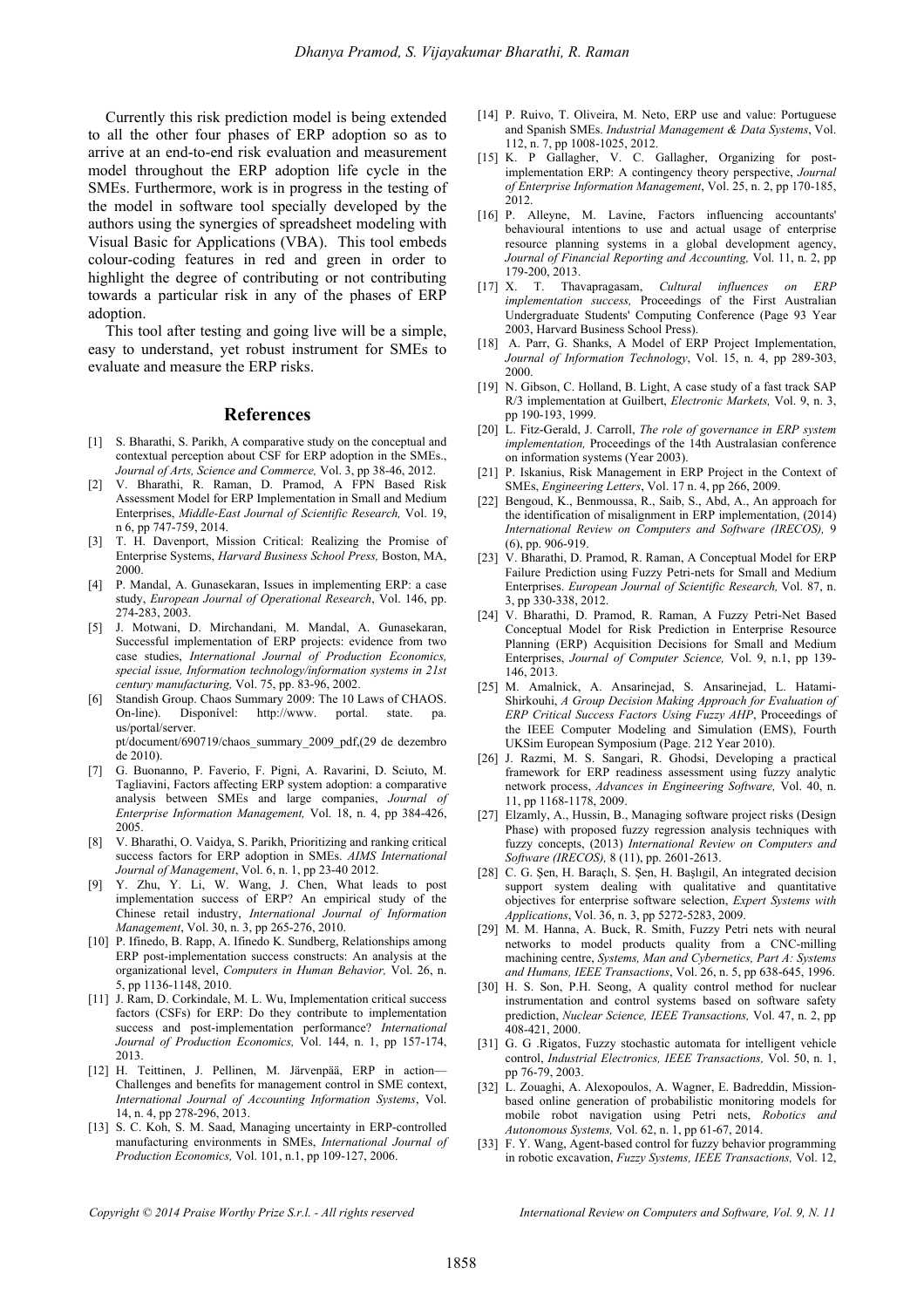n. 4, pp 540-548, 2004.

- [34] D. Aloini, R. Dulmin, V. Mininno, Risk management in ERP project introduction: Review of the literature, *Information & Management,* Vol. 44, n. 6, pp 547-567, 2007.
- [35] S. M. Huang, I. C. Chang, S. H. Li, M. T. Lin, Assessing risk in ERP projects: identify and prioritize the factors, *Industrial management & data systems,* Vol. 104, n. 8, 681-688, 2004.
- [36] I. Zafiropoulos, K. Metaxiotis, D. Askounis, Dynamic risk management system for the modeling, optimal adaptation and implementation of an ERP system, *Information Management & Computer Security,* Vol. 13, n. 3, pp. 212-234, 2005.
- [37] M. Ojala, I. Vilpola, I. Kouri, Risks and risk management in ERP Project-cases in SME Context, *Business Information Systems (BIS),* 2006
- [38] J. Wang, Petri nets for dynamic event-driven system modeling, *Handbook of Dynamic System Modeling,* 2007 pp 1-17.
- [39] J. Wang, *Automotive Supply Chain Performance Influencing Path Analysis Based on Fuzzy Petri Net*, Proceedings of the IEEE Information Management, Innovation Management and Industrial Engineering, International Conference, Vol. 1, (Page 359 Year 2009).
- [40] S. Wang, G. Wang, G. Gao, Fuzzy Petri Net-based Evaluation to the Process of ERP Implementation". Proceedings of the IEEE Services Computing APSCC'06 Asia-Pacific Conference, (Page 11 Year 2006)
- [41] V. Bharathi, S. Parikh, *A Unified Theory of Critical Success Factors for ERP Adoption by SMEs*, Proceedings of the International Conference on Global Interdependence and Decision Sciences (ICGIDS) Global Interdependence and Decision Sciences ASCI, Hyderabad India, (Year 2009).
- [42] Looney, C. G. (1988). Fuzzy Petri nets for rule-based decision making. Systems, Man and Cybernetics, IEEE Transactions on, 18(1), 178-183.
- [43] Chen, S. M., Ke, J. S., & Chang, J. F. (1990). Knowledge representation using fuzzy Petri nets. Knowledge and Data Engineering, IEEE Transactions on, 2(3), 311-319.
- [44] Gomes, L., & Steiger-Garção, A. (1995). Programmable controller design based on a synchronized colored Petri net model and integrating fuzzy reasoning. In Application and Theory of Petri Nets 1995 (pp. 218-237). Springer Berlin Heidelberg.
- [45] P. Ruivo, T. Oliveira, M. Neto, ERP use and value: Portuguese and Spanish SMEs, *Industrial Management & Data Systems,*  Vol. 112, n. 7, pp 1008-1025, 2012.
- [46] Ö. Y. Saatçioglu, *What determines user satisfaction in ERP projects: benefits, barriers or risks? Journal of Enterprise Information Management,* Vol. 22, n. 6, pp 690-708, 2009.
- [47] C. Lambeck, R. Muller, C. Fohrholz, C. Leyh, *(Re-) Evaluating User Interface Aspects in ERP Systems--An Empirical User Study,* Proceedings of the IEEE System Sciences (HICSS), 47th Hawaii International Conference (Page 396 Year 2014).
- [48] S. A.Shad, E. Chen, F. M. Azeem, Enterprise Resource Planning-Real blessing or a Blessing in Disguise: An Exploration of the Contextual Factors in Public Sector". *arXiv preprint arXiv:1207.2860, 2012.*
- [49] T. R. Bhatti, *Critical success factors for the implementation of enterprise resource planning (ERP): empirical validation*, Proceedings of the second international conference on innovation in information technology, (Page 110 Year 2005)
- [50] S.Wei, A. C. Loong, Y. M. Leong, K. B. Ooi, *Measuring ERP system success: a respecification of the Delone and McLean's IS success model,* Proceedings of the Symposium on progress in information & communication technology, (Page 7 Year 2009)
- [51] O. Zach, Exploring ERP system outcomes in SMEs: A multiple case study". http://aisel.aisnet.org/ecis2011/7/ (Accessed on 10.10.2013)
- [52] Haddara, O. Zach, *ERP systems in SMEs: A literature review,*  Proceedings of the IEEE System Sciences (HICSS), 44th Hawaii International Conference (Page 1 Year 2011) http://brage.bibsys.no/hia/bitstream/URN%3ANBN%3Anoibsys\_brage\_19110/1/Haddara\_2011\_ERP.pdf (Accessed on  $15.10.2013$
- [53] F. A. Mirbagheri, G. Khajavi, Impact of ERP Implementation at Malaysian SMEs: Analysis of Five Dimensions Benefit, *International Journal of Enterprise Computing and Business*

*Systems,* Vol. 2, n. 1, 2013. International Manuscript ID : ISSN22308849-V2I1M3-012013

- [54] M. R. Sumner, J. Bradley, *CSF's for Implementing ERP within SME's*, Proceedings of the AMCIS, (Page. 550 Year 2009) http://www3.cis.gsu.edu/dtruex/courses/CIS8670/Articles/CSFsI mplementingERPinSMEs-Sumner-AMCIC2009.pdf (Accessed on 11.10.2013)
- [55] A.I. Nicolaou, Firm performance effects in relation to the implementation and use of enterprise resource planning systems, *Journal of Information Systems*, Vol. 18, n. 2, pp 79-105, 2004.
- [56] S. H. S Mahmoud, *User resistance factors in post ERP implementation,* Ph.D. Thesis, Universiti Teknologi Malaysia, 2012
- [57] E.Hustad, D. H Olsen, *The Dynamics of Critical Success Factors in ERP Implementation: An SME Failure Case,* Proceedings of the 9th International Conference on Enterprise Systems,<br>Accounting and Logistics (Year 2012) Accounting and Logistics (Year http://www.icesal.org/2012%20PROCEEDINGS/docs/K11.pdf (Accessed on 05.10.2013)
- [58] E. Hustad, A. A. Bechina, A study of the ERP Project Life Cycles in Small-and-Medium–Sized Enterprises: Critical Issues and Lessons Learned, *World Academy of Science, Engineering and Technology*, Vol. 60, 2011.
- [59] Zach, ERP system implementation in small and medium-sized enterprises, *Ph.D. Thesis, Dept. Information Systems,* Faculty of Economics and Social Sciences, University of Agder, 2012 http://brage.bibsys.no/hia/bitstream/URN:NBN:no-<br>bibsys brage 32964/1/Zach 2012 ERP.pdf (Accessed bibsys\_brage\_32964/1/Zach\_2012\_ERP.pdf (Accessed on 16.10.2013)
- [60] J.-H Wu, Y.M Wang, Measuring ERP success: the ultimate users' view, *International Journal of Operations and Production Management*, Vol. 26, n. 8, pp. 882-903, 2006.
- [61] M. Haddara, *ERP adoption cost factors in SMEs,* Proceedings of the European and Mediterranean Conference on Information Systems, Athens, Greece, (Year 2011).
- [62] A. Salajegheh, F. Kimiaee and H. Ahmadian Yazdi, *Project Management, A Solution for ERP Failures,* Proceedings of the 5th SASTech, Khavaran Higher-education Institute, Mashhad, Iran (Year 2011)
- [63] R. Meissonier, N. Belbaly, *Emmanuel Houze schreibt man Emmanuel Houzé!! User resistance evolution in IT projects: A longitudinal analysis of a French high-tech SME,* Proceedings of the AIM Conference, (Page 318 Year 2006)
- [64] Vilpola, I. Kouri, K. Vaananen-Vainio-Mattila, *Rescuing Small and Medium-Sized Enterprises from Inefficient Information Systems--A Multi-disciplinary Method for ERP System Requirements Engineering,* Proceedings of the IEEE System Sciences, 40th Annual Hawaii International Conference, (Page 242b Year 2007)
- [65] A.Ravarini, M. Tagliavini, F. Pigni, D. Sciuto, *A framework for evaluating ERP acquisition within SMEs,* Proceedings of AIM 2000 Conference, Montpellier, France (Page 1 Year 2000).
- [66] M. K. Ozlen, Current Enterprise Resource Planning snapshot in Bosnian small and medium enterprises, *Jurnalul Practicilor Comunitare Pozitive,* n. 3, pp 500-519, 2012.
- [67] R. S. Raghavan., Risk management in SMEs, *Chartered Accountant*, 2005
- [68] Y. Levy, T. J. Ellis, A systems approach to conduct an effective literature review in support of information systems research, *Informing Science: International Journal of an Emerging Transdiscipline*, Vol. 9, n. 1, pp 181-212, 2006.

#### **Authors' information**

<sup>1,2</sup>Symbiosis Centre for Information Technology (SCIT),

Symbiosis International University (SIU). E-mails: director@scit.edu

svkbharathi@scit.edu

<sup>3</sup>Symbiosis Institute of Business Management (SIBM), Symbiosis International University (SIU). E-mail: director@sibmpune.edu.in